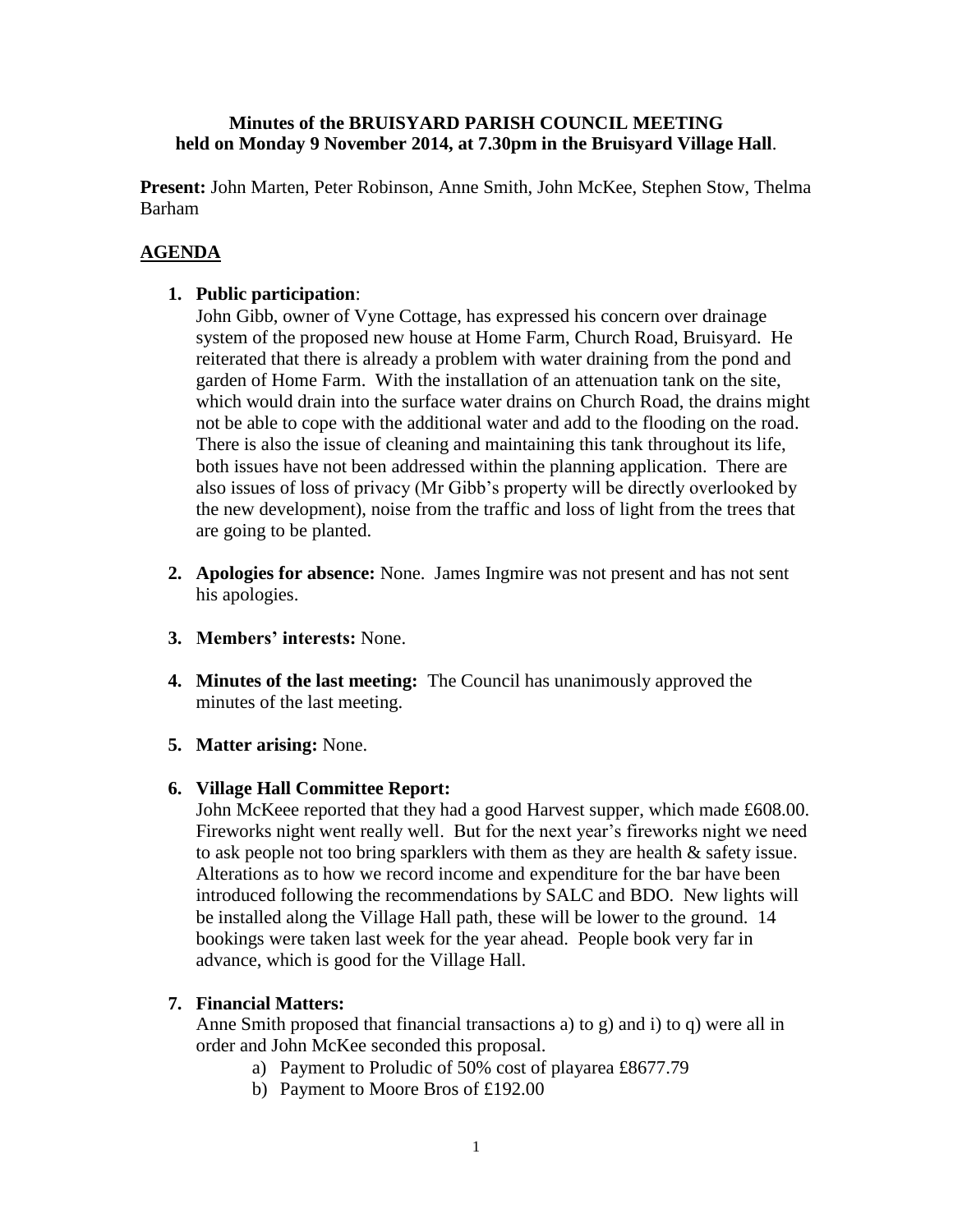- c) Payment to Bruisyard Village Hall of VAT refund of £775.00
- d) Payment to BDO of £120.00 for audit
- e) Payment to Anne Smith of £22.00 for cartridges
- f) Payment to John Marten of £240.00 for grass cutting
- g) Payment to Geoff Rogers of £112.50 for hedge cutting
- i) Payment to T McKee of £20.00 for cleaning
- j) Payment to Tesco of £33.90
- k) Payment to E-ON of £34.17
- l) Payment to Waveney Security of £176.40
- m) Payment to E-ON of £25.69
- n) Payment to Waveney Security of £176.40
- o) Payment to T McKee of £20.00 for cleaning
- p) Payment to E-ON of £77.78
- q) Payment to Essex & Suffolk Water of £35.33
- h) It has been agreed that Parish Council will commit to 3 year term for the Parish Council insurance which will result in annual payment of £211.89. Village Hall insurance has gone up from £522.73 in 2014 to £538.41 in 2015. It has been agreed by the Councilors to pay these premiums for 2015.
- r) At the last statement the Parish Council current account held £11957.87, the deposit account held £482.34 and the Village Hall account held £9748.32

### **9. Planning:**

#### a) **Local Plan Consultation**

Peter Robinson and Anne Smith had a meeting with Hilary Hanslip of SCDC planning department to discuss future development in Bruisyard. The initial suggestion was that Bruisyard could absorb another 10 houses – 2 of which have been built. The allocation for Bruisyard will now be amended to zero as no landowner within the village boundary is interested in development in the near future and Bruisyard is a very small village. The councillors asked for all the rear gardens to be removed out of the village boundary to prevent any inappropriate back garden development.

### b) **Home Farm Planning Application**

Stephen Stow reported that a lot has happened since the application was discussed. Planning officers had visited the site. Planning officer, the Suffolk County Council Highways Authority, Suffolk County Council Archaeological Service, The Suffolk Wildlife Trust, SCDC Head of Environmental Services all support this application. Having studied report from all agencies involved and following his own research Stephen Stow had concluded that he is now happy to approve this application. The other Councillors had not changed their views

Anne Smith has delivered her comments to the Council regarding this planning application: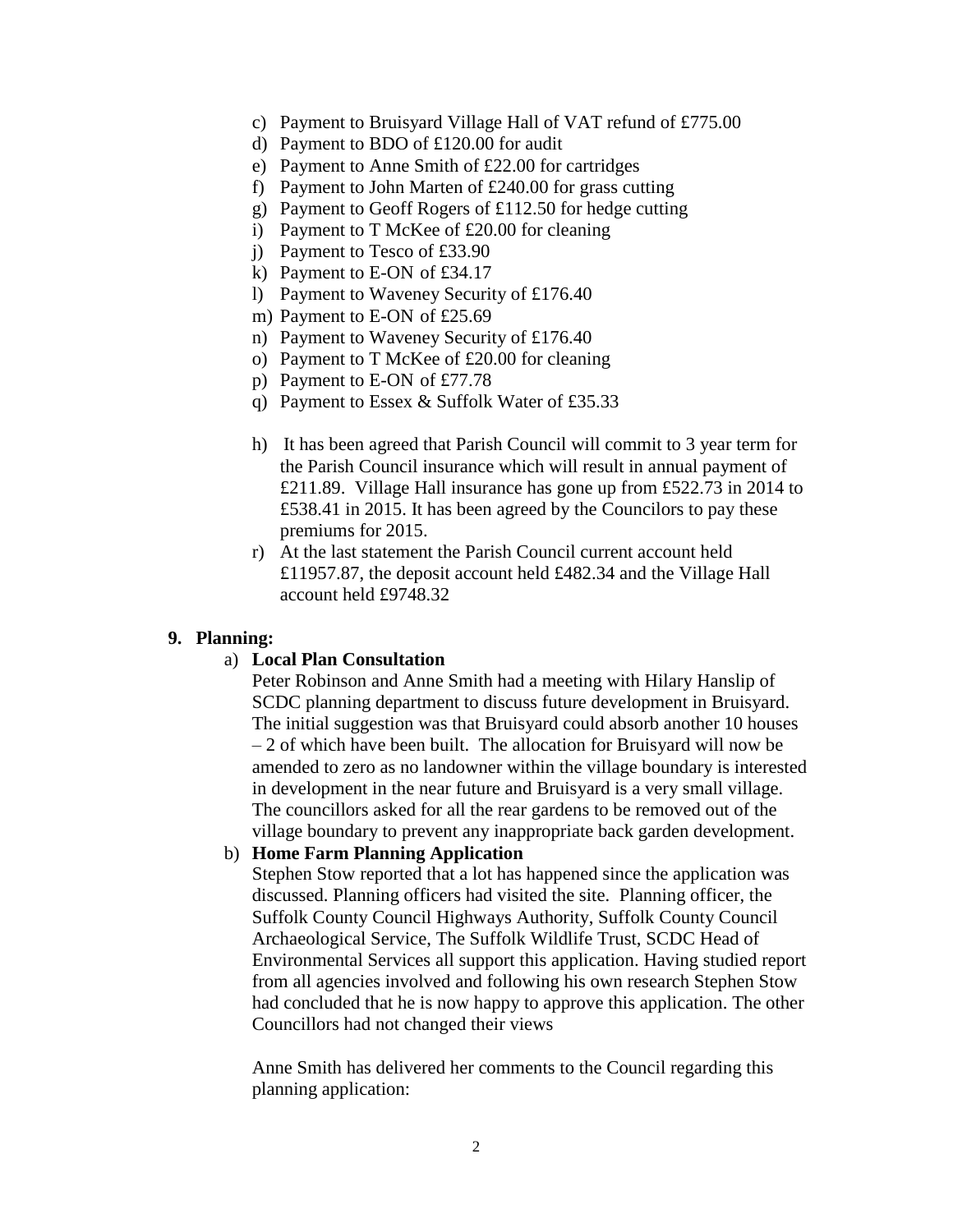- The look of landscape will change. The new property will be in full view from the road and there will be a large amount of gravel drive visible and the bank has to be cut through to make the new drive with no indication as to how the remaining bank will be held up.
- The difference in height between existing dwelling and the new property will not be 2m as stated in the plans but will be 2.6m It is quite a difference. It will be 5m above the road level
- The water disposal from the house will put extra pressure on the surface water system in the road. The plan is to install the attenuation tank which will take care of the water from the house but where will be water go from the tank? It is just moving the problem not eliminating it.
- There will be a loss of privacy for the Vyne cottage and Home Farm itself as the properties will be visible from the new development.
- Home Farm itself will be detrimentally affected by the development as it will take up all the usable garden of the property with the boundary only being 7m from Home Farm at one point

All Councillors other than Stephen Stow were in agreement with these comments. All agreed that there would have to be an upgrade to the surface water system on Church Road.

Anne Smith has also reported that there is a planning meeting at SCDC on 12 November regarding planning application in the district where Home Farm application is going to be considered. It has been agreed that Anne Smith will attend this meeting to deliver Council's view regarding this application. Anne Smith will convey Council's views that the Council is opposed to this application until the issue of drainage and visual impact is addressed.

Jeremy Holland-Howes has asked Stephen Stow to deliver his views on the drainage issue to SCDC planning committee. However, as a member of the Parish Council Stephen Stow cannot agree to do this. It has been advised that Jeremy Holland-Howes should use his agent to represent him at this meeting.

**10. Neighbourhood Watch:** John Marten has resigned as the chair of the Neighbourhood Watch committee**.** There has been no response from the call in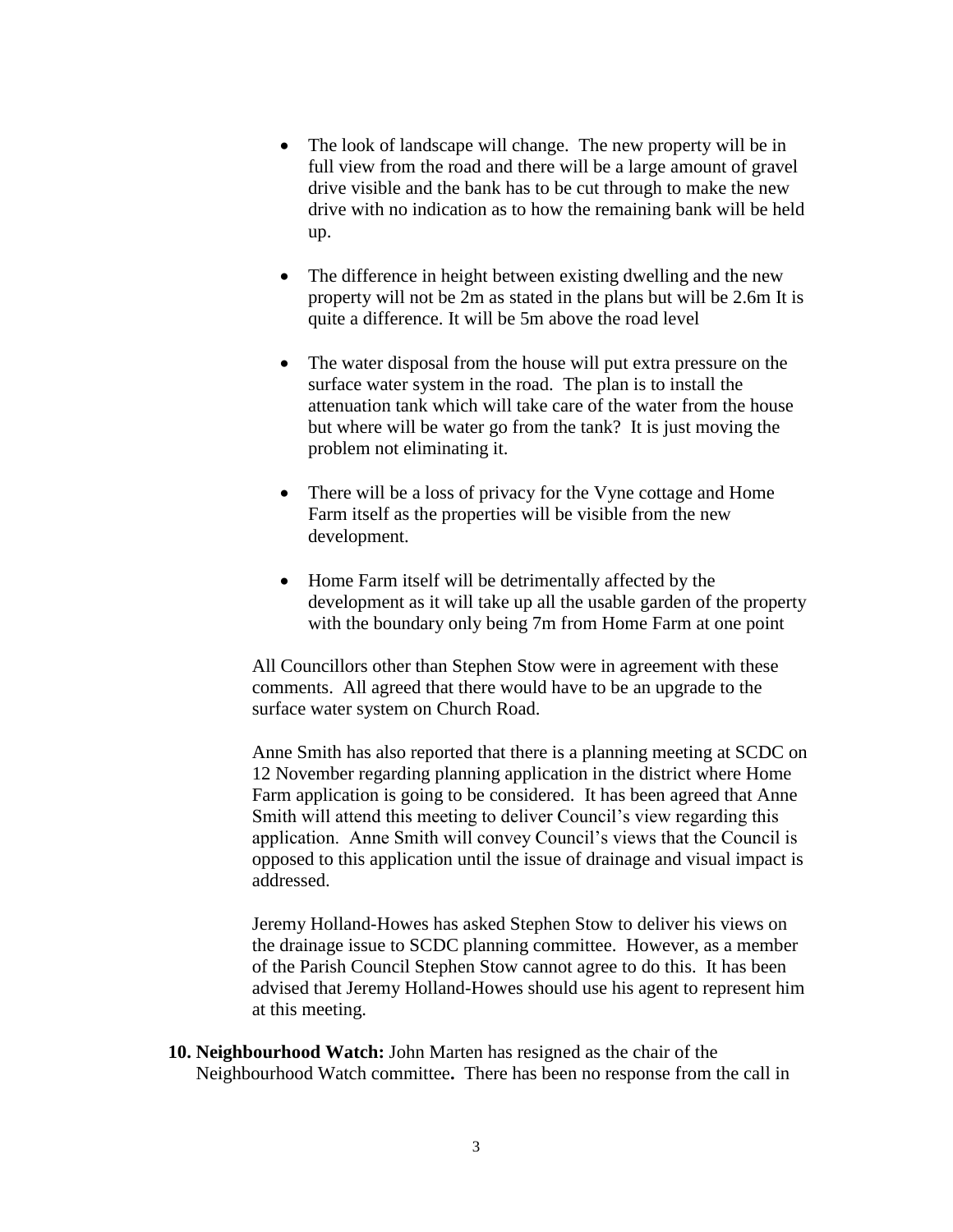the newsletter to chair this committee so far. John Marten will ask for all emails to be sent to the Clerk's email.

- **11. Park and grass cutting:** it has been cut 16 times this year due to the amount of rain we had. It is still growing. It needs another cut this year.
- **12. Councillor training:** the Clerk has investigated courses for Chairman and any planning workshops. SALC have a range of courses available, which the Clerk has reported to the council, but they all have a cost attached to them. Councillors have asked the Clerk to investigate if SCDC still do free planning workshops.
- **13. Playarea:** the playground equipment is now in situ and is very well used. It still needs to be signed off with the Proludic and then the final payment needs to be made. Anne Smith will inform the Clerk when the play area has been signed off.

### **14. Date of the next meeting: Monday 12 January at 7.30pm**

**15. Any other business:** the Highways Department needs to look at clearing the ditch on Church Road between the ford and the Church. John McKee will email Councillor Stephen Burroughs with regards to this.

Stephen Burroughs, Suffolk County Councillor has been in attendance during the early part of the meeting and has delivered the following report:

### **Fantastic results in early years and key stage 1 education**

The number of Suffolk's three to seven year olds achieving expected levels of attainment has improved significantly, figures show. Information released by the Department for Education indicate an improvement in early years and Key Stage 1 attainment and, therefore, an upward surge in Suffolk's position in national league tables. Suffolk has made a big improvement of 10% in their Early-Years Foundation-Stage Profile (EYFSP). This means there are 10% more children in Suffolk achieving a good level of development in 2014 (59%) than in 2013 (49%). The step up in progress has resulted in Suffolk moving up five places in the local authority early-years league tables to  $85<sup>th</sup>$  place. Part of the increase is down to boys' literacy, which has moved up 13 places in local authority rankings to 79. The literacy of boys in Suffolk is now higher than nationally. The figures for Key Stage 1 show: reading is up 17 places, from 78% reaching expected levels of attainment (ELA) in 2013 to 81% this year; writing is up 14 places, from 68% reaching ELA in 2013 to 71% this year; maths is up three places, from 78% reaching ELA in 2013 to 80% this year; by the end of Year 2 the percentage of pupils who have met the phonics standard is up from 84% in 2013 to 89% this year. This moves Suffolk's ranking up by 41 places. These results mean that Suffolk has at last either met or exceeded national figures for Key Stage 1.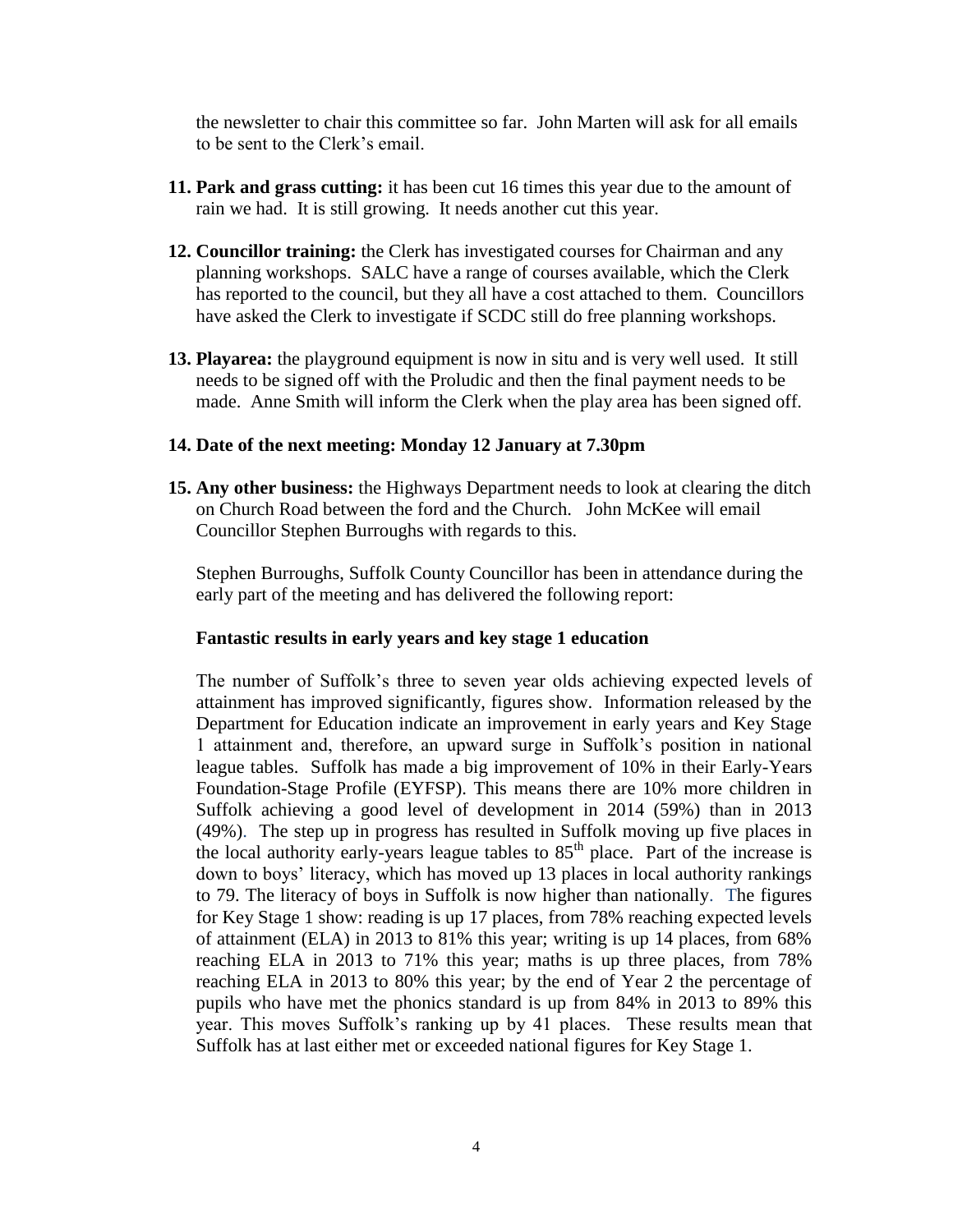Ensuring our children have the best possible start to their education lays the platform for higher attainment further down the line. The fact that children in Suffolk are meeting or exceeding the national figures is an excellent achievement, and one from which we will continue to build.

### **Attainment levels up in Suffolk schools**

New figures published by the government last month show that the number of five to seven year olds in Suffolk achieving expected levels of attainment in reading, writing and maths has improved significantly this year. The figures are provisional, with final data released in January 2015. The figures show: reading is up 17 places, from 78% reaching expected levels of attainment in 2013 to 81% this year; writing is up 14 places, from 68% reaching expected levels of attainment in 2013 to 71% this year; maths is up 3 places, from 78% reaching expected levels of attainment in 2013 to 80% this year, and; Year 2 phonics is up 41 places, from 84% reaching expected levels of attainment 2013 to 89% this year. This forecasted boost in results and subsequent move up the education league tables for Suffolk is excellent news and a testament to the hard work and dedication of teachers, heads, governors, parents and, most importantly, students. All this said, there is still a lot of work to do to make Suffolk one of the best educational authorities in the UK.

#### **Suffolk 'First' to extend better broadband programme**

Plans to extend the roll-out of super-fast broadband to more households and business were signed and sealed last week. SCC and BT signed a contract, under the Government's Broadband Delivery UK (BDUK) programme, to continue working together on the provision of a fibre network for Suffolk. The project will use public and private funds to deliver a fibre network to parts of the county not covered by previous plans. The contract signing took place at Endeavour House in Ipswich and was attended by SCC leader Mark Bee, BT's Bill Murphy, Managing Director, Next Generation Access, and Mark Pendlington, Chair of New Anglia Local Enterprise Partnership; senior officers from the county council and BT, and county councillors. Along with other commercial and existing programmes, the contract aims to extend the coverage of fibre broadband to 95% of homes and businesses in Suffolk. The £15m capital grant from BDUK will be locally matched by £5m from the New Anglia LEP's Local Growth Fund and £10m from SCC. The roadside fibre broadband cabinets that are being connected to the network serve very localised areas, so not all parts of the towns and villages where they are located will be able to receive fibre broadband initially. As the service becomes increasingly available, people should use the 'Better Broadband for Suffolk' website [\(www.betterbroadbandsuffolk.com\)](http://www.betterbroadbandsuffolk.com/) to check to see if their home or business can receive faster broadband services.

### **UK's first youth employment centre opening soon**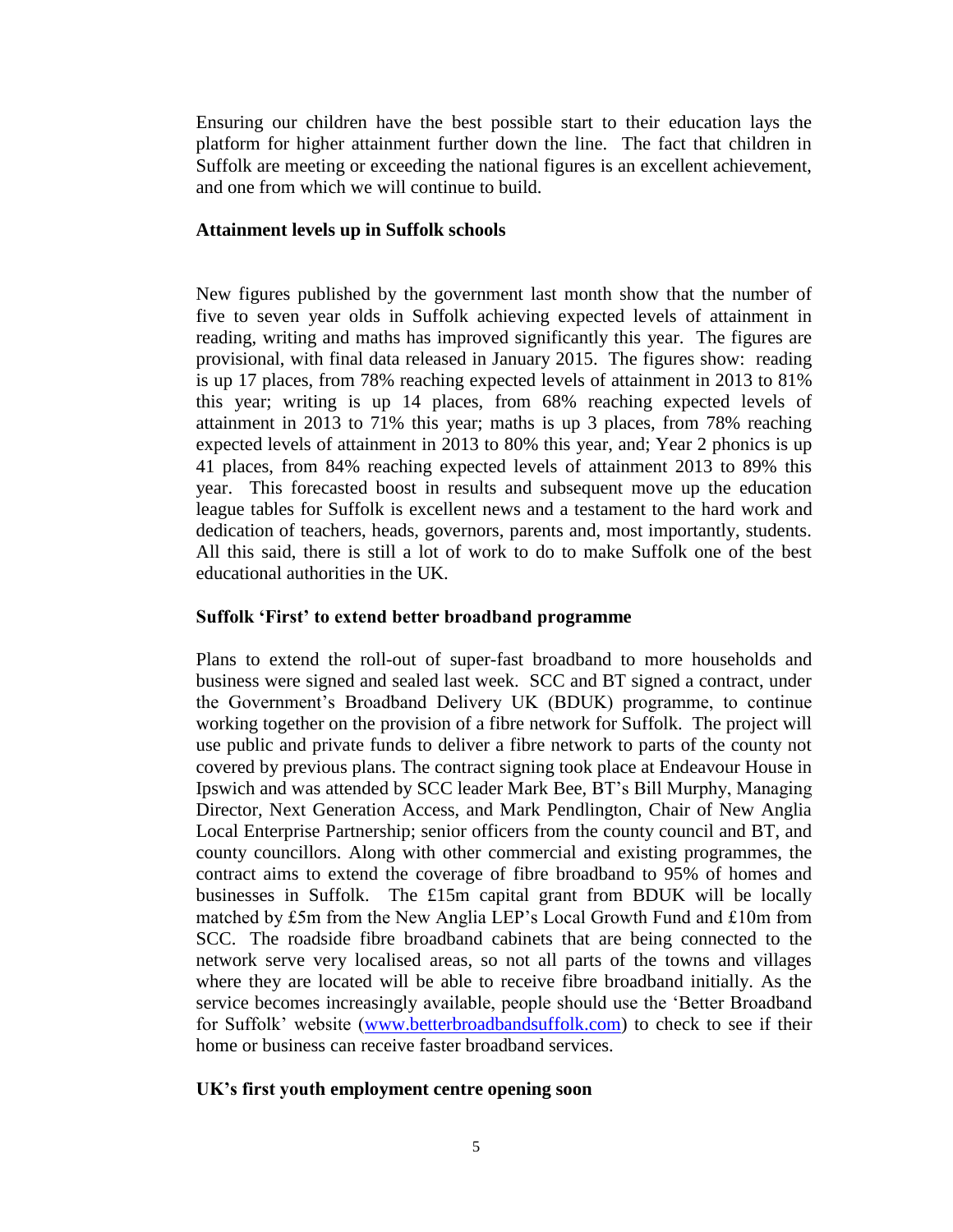The UK's first ever dedicated youth employment centre, at Fraser House in Ipswich is underway. In October 2013, Ipswich was unveiled as the location of the MyGo centre which opens this month. The centre will pioneer a new approach to helping young people get into work. Led by businesses, local councils, New Anglia LEP and Jobcentre Plus, this programme will help achieve the goal of halving youth unemployment in the greater Ipswich area over the next two years. The MyGo centre will offer all 16-24 year olds in Ipswich and the surrounding area free training, career and employment support. The project is being funded by money secured via the Greater Ipswich City Deal. EOS Works Ltd, a training and welfare company, has recently been appointed by SCC to operate the MyGo Centre. Outreach services will also be provided from mid-2015 across greater Ipswich, including those living in Babergh, Mid Suffolk and Suffolk Coastal. The centre will be staffed by Jobcentre Plus, EOS and Tomorrows People employees working together so that young people can access all the help they need in one place.

#### **County Council pledge to tackle mental health**

The 'Time to Change' organisational pledge, signed on World Mental Health Day, is a public statement of aspiration that as an organisation, Suffolk County Council will tackle mental health stigma and discrimination. The council has submitted an action plan to Time to Change which demonstrates how this pledge will be carried out. A day of events which featured this year's theme of schizophrenia was also held at various council offices to mark World Mental Health Day. Local specialist organisations were invited in to showcase the services they offer as well as offer taster sessions in various therapies. Drop in counselling sessions were also available with a counsellor from SuffolkMIND. Mental health has often been overlooked, when taken alongside other health issues. Signing this pledge is a sign of our commitment to raise awareness and help eradicate the stigma that is so often unfairly attached to mental health.

#### **Key improvements in safe-guarding children praised**

A report by the Suffolk Local Safeguarding Children Board (LSCB) highlighting safeguarding services in Suffolk was praised by Suffolk County Council's Cabinet. The LSCB Annual Report summarises the changes undertaken by Children and Young People Services (CYPS) and their partners over the past year to improve safeguarding services and training. A commitment to work in multi-agency partnerships in Suffolk was also reflected in the report. Having redesigned aspects of its delivery to increase early intervention, CYPS have invested in training to ensure changes are felt in the front line to improve services to children and their families. A full training programme for SCC staff started in February 2014. 300 staff were trained by April 2014 and a further 800 by October 2014. There is also an ongoing programme for engaging partner agencies in the training. There has been a 33.8% reduction in the length of time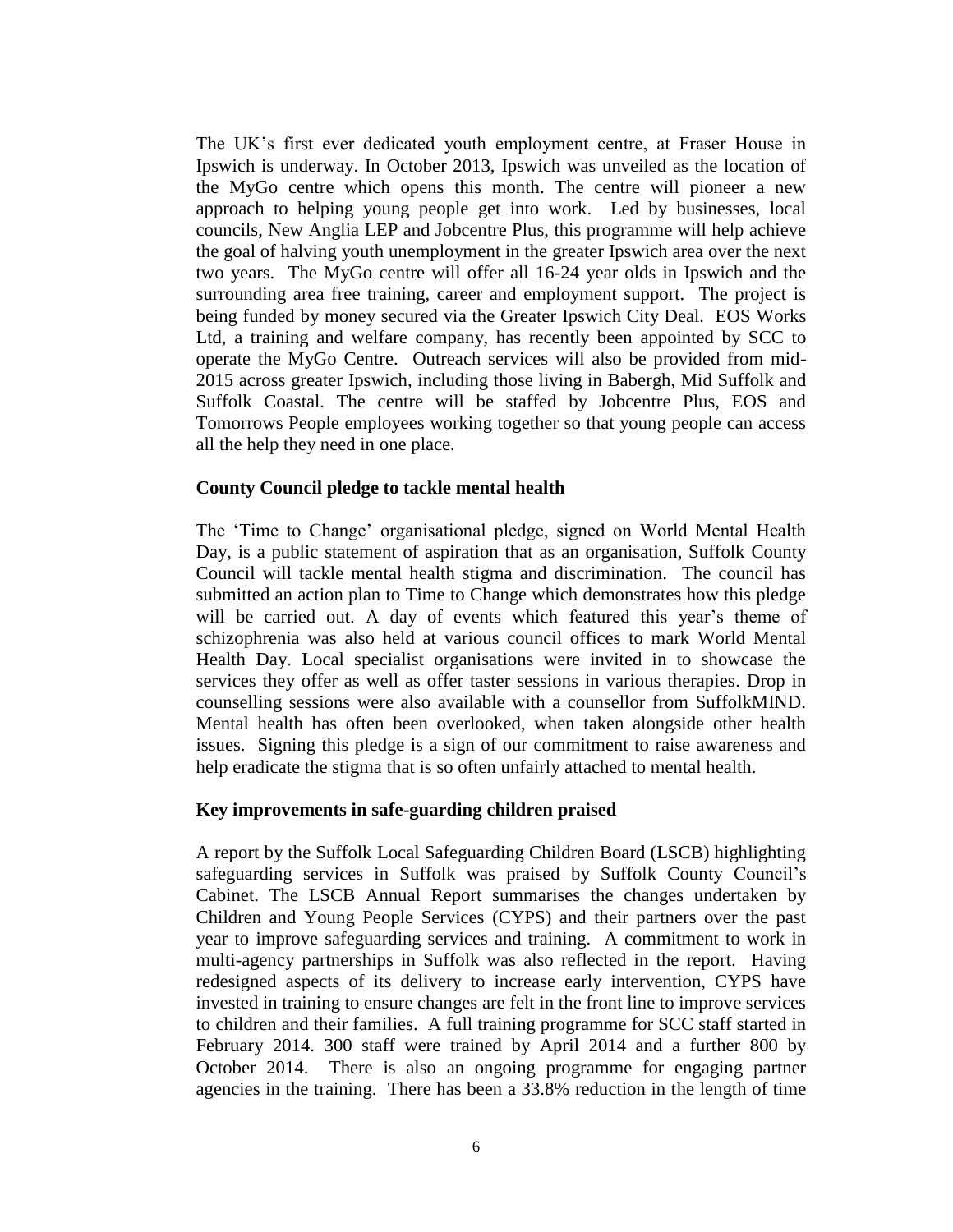children are subject to Child Protection Plans over 18 months, and 83% of Chairs of Child Protection Conferences have been independently assessed as good or outstanding.

## **Success for first-ever Suffolk Skills Show**

Suffolk businesses turned out in great numbers to support the first-ever Suffolk Skills Show; a skills and careers event reaching over 4,000 young people. The event set out to engage Suffolk's young people and provide an insight into the career opportunities available to them locally. The show, which took place at Trinity Park in Ipswich, targeted those aged between 11 and 24. The businesses exhibiting at the event worked hard to ensure those attending left with their eyes opened to the wide range of careers across Suffolk, some which they may never have considered. There were many interactive indoor and outdoor stands showcasing opportunities in energy, IT and technology, finance and business services, creative digital, agriculture, construction, motor vehicle, advanced manufacturing, ports and logistics as well as HM Forces and a 'have a go' area where attendees were able to try their hand at new skills. Those unable to make the event during the day were encouraged to come along for a drop in session in the evening to explore options available to them locally; giving them an opportunity to talk to employers, colleges, training providers and advisers about their future careers. The world of work can often seem a bewildering place to a young person. The Suffolk Skills Show plays a vital role in opening up the world of work to people, and enabling them to understand the opportunities that are out there and the skills that are needed.

## Suffolk's Blue-light partnership awarded nearly £5 million in funding

A newly-awarded government grant will help increase the number of shared bases in Suffolk for fire, police and ambulance services. The grant of £4.94 million follows the submission of a joint-bid, led by SCC's Fire and Rescue Service, earlier in the year to the Department of Communities and Local Government. Over the last two years, we have worked with our partners to create four shared fire and police stations which are located in Ixworth, Elmswell, Debenham and Framlingham. Ambulance crews are now based at fire stations in Lowestoft and Brandon. This national funding will support the colocation of our front-line blue-light services at further locations across Suffolk. Work will continue to establish the possibility of further shared blue-light bases across the county." The national funding will be provided in 2015 to help establish more shared bases in Suffolk. The collaborative approach creates longterm financial savings for all parties and it will help the partners work more closely together in the community. The potential three-year programme could bring the number of blue-light shared fire stations to 12 out of a total of 35 Fire and Rescue Service buildings. This grant is great news, and a vindication for the innovative work we have undertaken to bring together blue-light services where